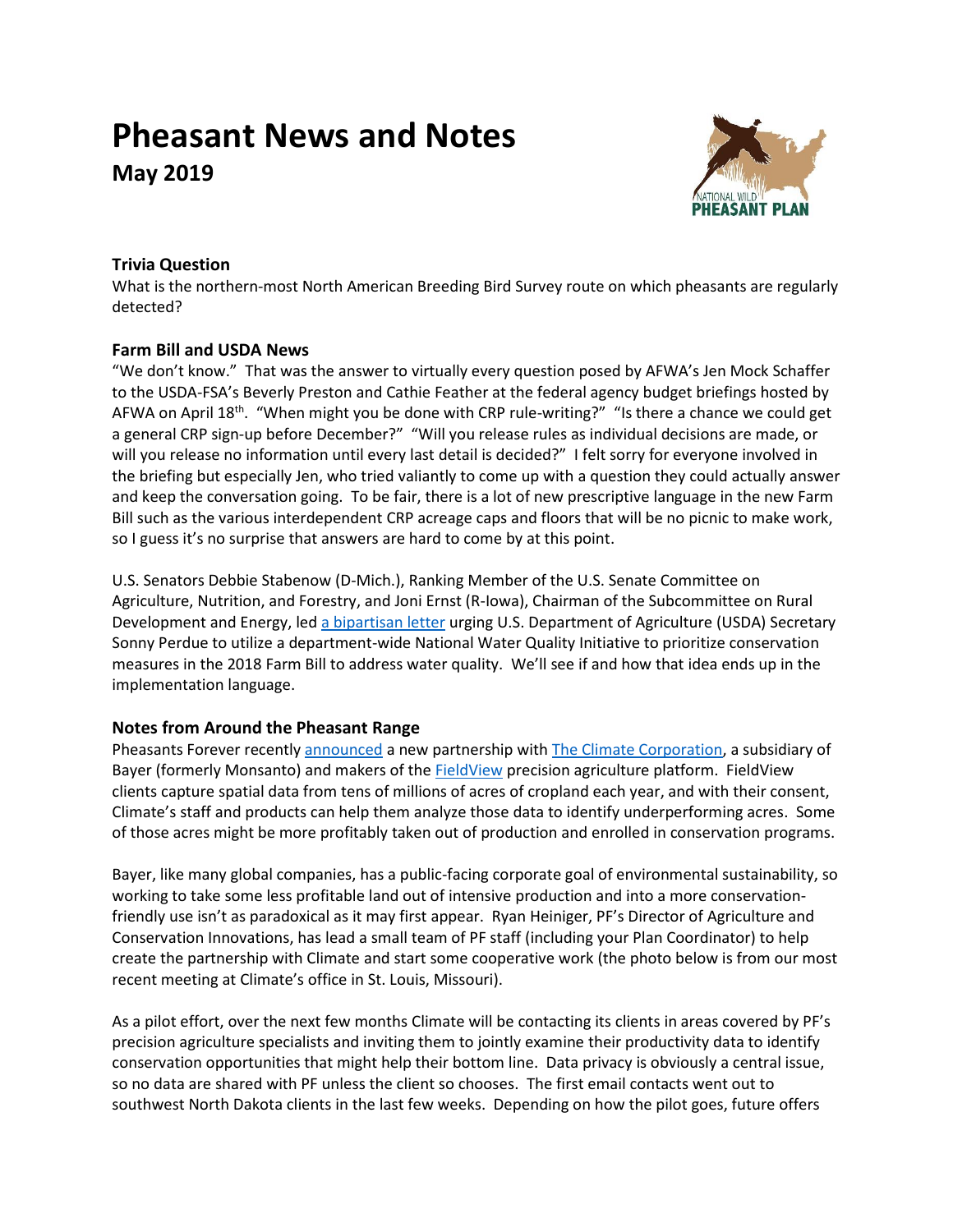could be tailored to specific conservation needs and priorities depending on the client's location. The team is certainly excited about the potential outcomes, but if nothing else it will be a good test of landowners' willingness to use these tools in ways that benefit wildlife and what kinds of nudges work or don't. More on this as things develop.

In other good news, hopefully everyone saw th[e M.S. student](https://wfscjobs.tamu.edu/jobs/ms-assistantship-ring-necked-pheasant-and-northern-bobwhite-monitoring-iowa/)  [position announcement](https://wfscjobs.tamu.edu/jobs/ms-assistantship-ring-necked-pheasant-and-northern-bobwhite-monitoring-iowa/) for the multi-state brood count evaluation project. Roadside



brood counts are used by several states to predict fall hunting conditions, so their reliability can affect agency credibility and R3 outcomes. Thanks again to Iowa, South Dakota, Kansas, North Dakota, Oklahoma, Idaho and Nebraska for pledging the funds needed to move the project forward. The next step is getting cooperative agreements signed, so it's not a done deal quite yet.

Bonus trivia question: what is the most important aspect of pheasant ecology that has never been actually measured? I'll give you a minute to think about it. Pheasants are among the most studied wild species so there's not much left completely unexamined. Are you done thinking? Okay, here's my candidate: no one has measured the probability of an August pheasant brood roosting at a given distance from the nearest road subsequently occurring on that roadside the next morning, let alone the covariates (e.g., dew, age of chicks, land cover, etc.) that affect the probability. Having no estimate of this whatsoever, interpretation of brood route data is and always has been uncomfortably squishy. I'm not sure why no one has ever measured this given the importance of fall hunting forecasts, other than brood ecology in general is hard to study.

So there, I've thrown down the gauntlet (or exposed my ignorance if someone sends me some published data on this). If you've got radios on birds in early August, ask some unfortunate technician to be in the field before first light to document roost locations, then monitor where the birds go for the first few hours of the morning (i.e., during the roadside brood count period). Even better, do this in conjunction with a coworker counting broods along the roadside and figure out how many of your radioed birds are detected by the observer. If you're lucky enough to get satellite tags to work, the first part should be a piece of cake assuming your location accuracy is fine enough.

To sweeten the pot, I suggest we name this set of probabilities after whoever measures them first, as in "after applying the (*your name here*) probabilities to our roadside brood counts, the density of pheasants in the sampled area was 14.4/km<sup>2</sup>." (Not that measurements on one study area would be applicable everywhere, but you get the idea.) Just think, you could be famous! Well, at least around the keg at future Tech Committee meetings anyway.

Got another candidate for most important unmeasured parameter? Email it to me and I'll include it in next month's *PN&N*.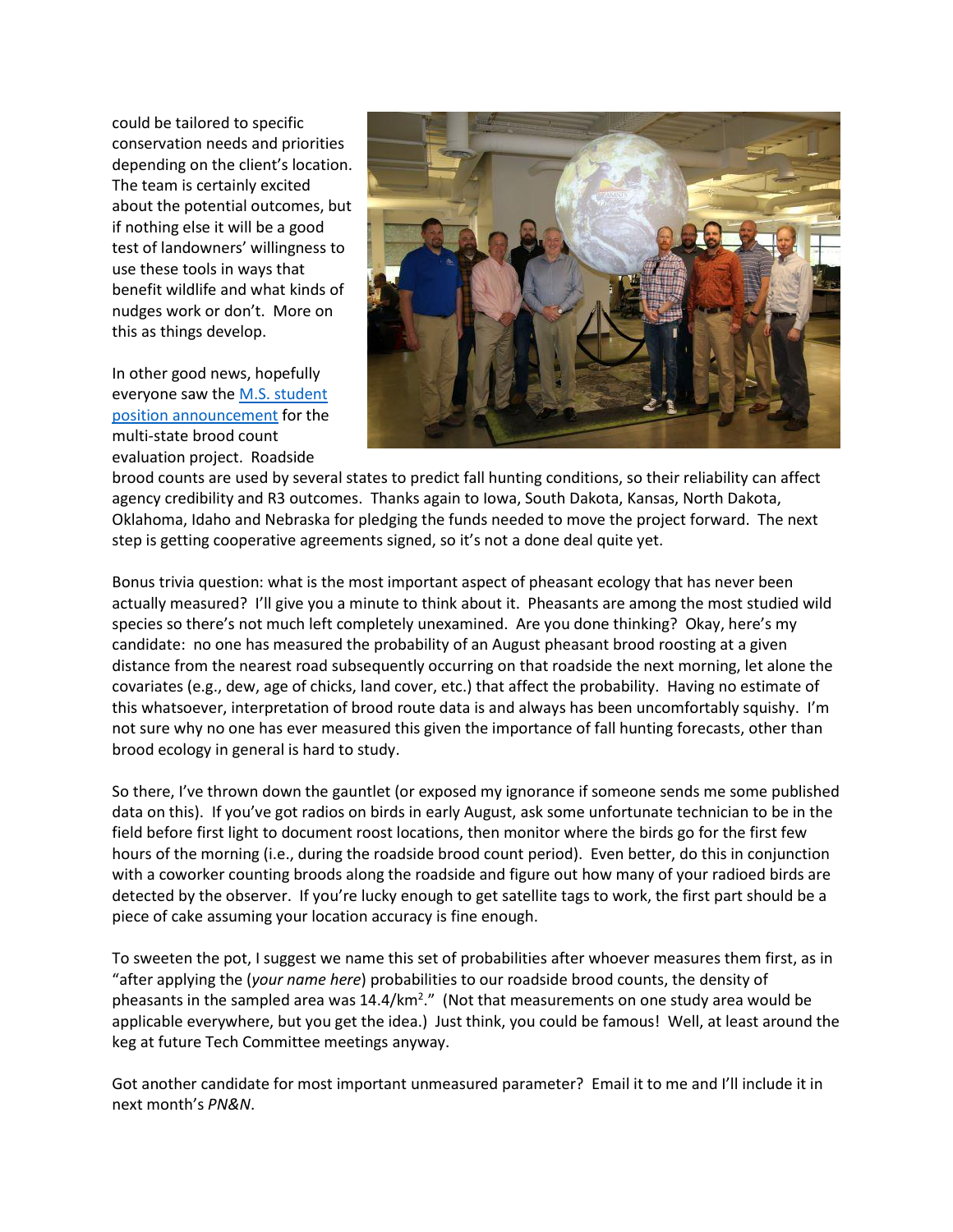Finally, given the radio silence over at USDA I'm beginning to wonder when we'll get an answer on funding our multi-state habitat modeling project with FSA and the joint ventures. Meanwhile I've tried to get some of the available pheasant data sets shaped up, beginning with the North American Breeding Bird Survey data. USGS has at least nominally clean data sets available for 1997 through 2017 so I started there. These include over 3 million lines of data (route x year x species combinations).

The figure below shows the most recent five-year average total count (2013-2017) for each BBS route. Routes are 50 stops apiece, so a total count of 50 equates to an average of one pheasant detected per stop. Routes exceeding this benchmark are shown in the darker green.



The average survey date was June 15<sup>th</sup>, well past the peak crowing period. Daily crowing persistence was probably also diminished at this late date; at right you can see the counts drop off almost immediately after the surveys begin in the morning. Note that these aren't true detection probabilities, but probabilities relative to the time when the maximum average



count occurred (i.e., at stop #2, second blue dot from the left) over all 1997-2017 routes. I started